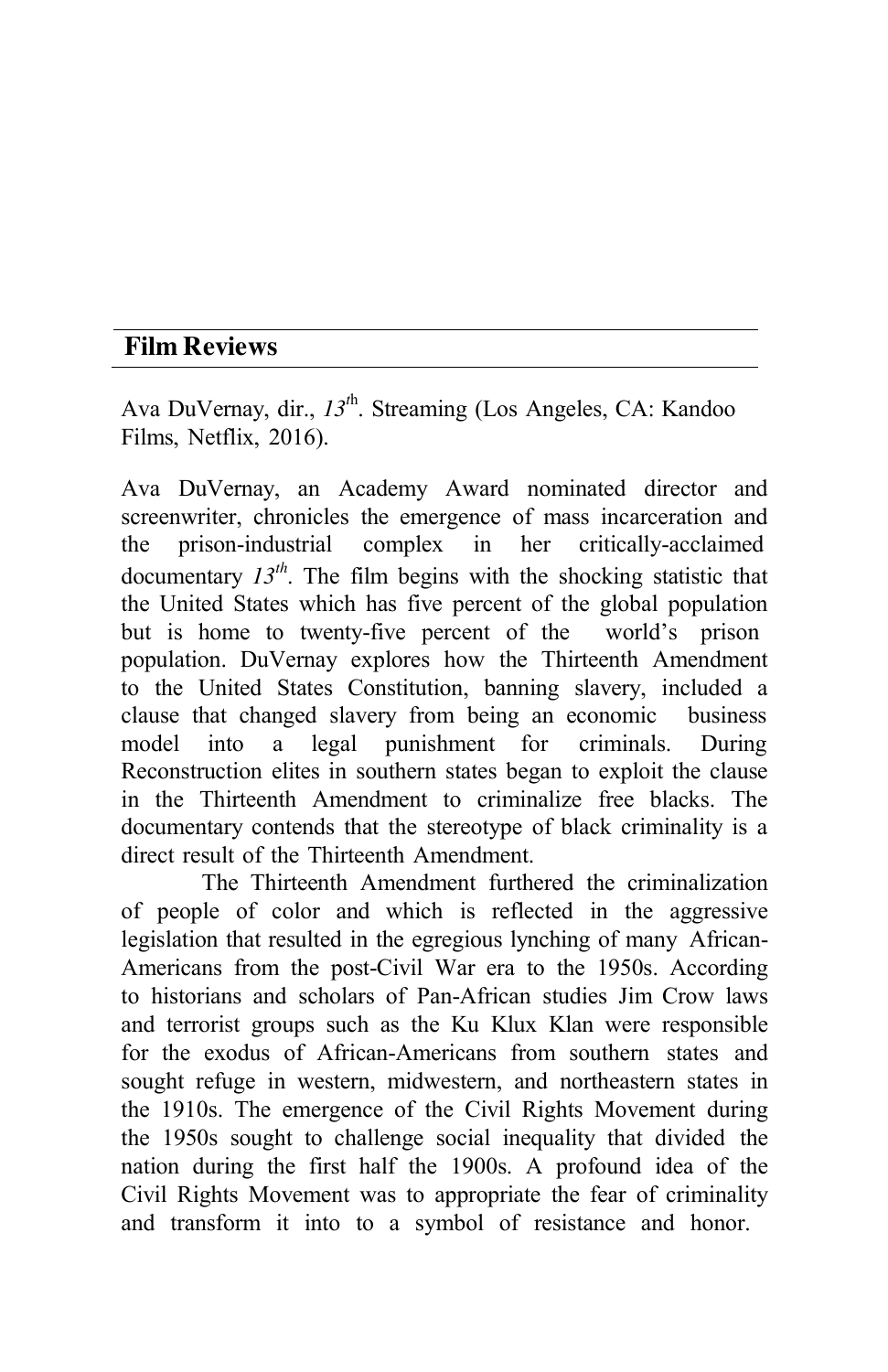Although the Civil Rights Movement was successful, media tarnished its legacy because the movement was linked with a rise in national crime rates in the 1950s.

By the 1970s The United States entered into the era of mass incarceration. The documentary explores how the Nixon and Reagan presidencies declared a War on Drugs, which saw the increase of militarization in law enforcement targeting impoverished communities of color. The presidential election of 1988 was critical because the outcome determined the federal government's stance on how to treat criminals. Republican candidate George H.W. Bush portrayed himself as the tough and uncompromising candidate who fought to keep criminals in jail and off the streets. However, during the 1990s, Democratic President Bill Clinton, did more damage to communities of color through an unprecedented increase in law enforcement and praising states passing of "three strikes" law. Clinton's policies had enormously impacted families of color because adults were sent to jail for minor offenses resulting in the separation of many families.

Corporations added another dimension to marginalize people of color further. The American Legislative Exchange Council (ALEC), an exclusive corporate lobbyist and political group comprised of powerful companies, such as Corrections Corporation of America and Wal-Mart, coalesced and suggested legislation to politicians. ALEC lobbied for legislation that creates a pipeline for the criminalization of people of color and profiting from their very criminalization. Contemporary examples of ALEC legislation include Florida's "Stand your Ground" law, which proves to have lethal repercussions such as in the death of Trayvon Martin. In this capacity, corporations use the criminal justice system to ensure that they benefit from further marginalizing communities of color.

*13th* is a shocking and thought provoking documentary. Primary sources such as photographs, television footage, and personal interviews of people who have been victimized are included to evoke more than sympathy. They work to reveal that racism is institutionalized in contemporary United States society. DuVernay supports her argument with an abundance of distinguished scholars and activists, including Dr. Melina